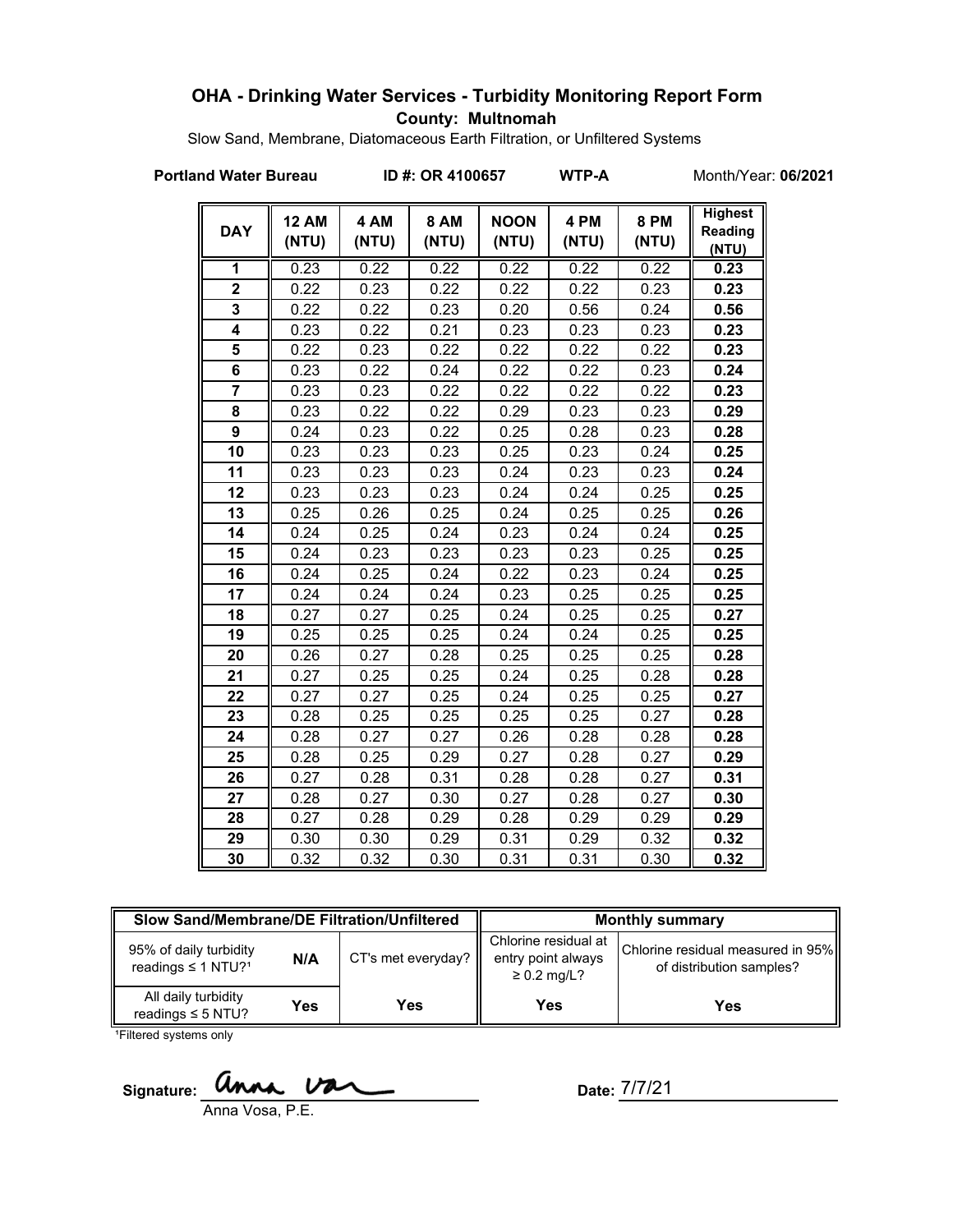# **OHA - Drinking Water Services**

#### **Surface Water Quality Data Conduit 2**

Portland Water Bureau **ID#: OR 4100657** WTP-A Month/Year: 06/2021

| Date /<br><b>Time</b> | Peak<br><b>Hourly</b> | <b>Minimum</b><br><b>Hourly</b><br><b>Average Free</b> | Contact<br>Time $(T)$ | <b>Actual</b><br><b>CT</b> | <b>Temp</b>       | pH   | Req'd<br><b>CT</b> | CT Met?        | Min. Hourly<br><b>Average Total</b><br><b>Chlorine at</b> |
|-----------------------|-----------------------|--------------------------------------------------------|-----------------------|----------------------------|-------------------|------|--------------------|----------------|-----------------------------------------------------------|
|                       | <b>Flow</b>           | Chlorine (C)                                           |                       |                            |                   |      |                    |                | <b>First User</b>                                         |
|                       | <b>MGD</b>            | ppm or mg/L                                            | min.                  | $C \times T$               | $^{\circ}{\rm C}$ |      | <b>Tables</b>      | Y/N            | ppm or mg/L                                               |
| 1/12                  | 35.69                 | 2.22                                                   | 188.1                 | 417.9                      | 10.7              | 6.59 | 107.2              | Y              | 2.15                                                      |
| 2/6                   | 35.60                 | 2.26                                                   | 190.0                 | 428.9                      | 10.9              | 6.59 | 104.4              | $\overline{Y}$ | 2.12                                                      |
| 3/17                  | 35.51                 | 2.23                                                   | 190.5                 | 424.5                      | 10.9              | 6.58 | 106.2              | $\overline{Y}$ | 2.12                                                      |
| 4/6                   | 35.47                 | 2.25                                                   | 191.2                 | 430.6                      | 10.9              | 6.59 | 105.1              | $\overline{Y}$ | 2.15                                                      |
| 5/18                  | 35.31                 | 2.25                                                   | 192.0                 | 431.7                      | 11.0              | 6.59 | 105.4              | Y              | 2.15                                                      |
| 6/9                   | 35.20                 | 2.25                                                   | 192.8                 | 433.3                      | 11.0              | 6.59 | 98.2               | $\overline{Y}$ | 2.14                                                      |
| 7/6                   | 31.86                 | 2.24                                                   | 211.9                 | 474.4                      | 11.0              | 6.58 | 98.6               | $\overline{Y}$ | 2.14                                                      |
| 8/8                   | 31.83                 | 2.18                                                   | 212.0                 | 462.2                      | 11.2              | 6.59 | 94.3               | $\overline{Y}$ | 2.01                                                      |
| 9/14                  | 31.22                 | 2.16                                                   | 215.6                 | 465.8                      | 11.3              | 6.66 | 99.0               | $\overline{Y}$ | 2.08                                                      |
| 10/11                 | 38.10                 | 1.65                                                   | 203.7                 | 335.3                      | 11.2              | 6.60 | 92.9               | Y              | 1.68                                                      |
| 11/14                 | 19.51                 | 2.07                                                   | 390.7                 | 808.3                      | 11.4              | 6.69 | 99.8               | Y              | 1.93                                                      |
| 12/10                 | 19.53                 | 2.17                                                   | 389.5                 | 844.2                      | 11.6              | 6.66 | 98.5               | $\overline{Y}$ | 2.06                                                      |
| 13/21                 | 19.47                 | 2.16                                                   | 392.0                 | 846.9                      | 11.5              | 6.72 | 101.4              | $\overline{Y}$ | 2.00                                                      |
| 14 / 20               | 27.39                 | 2.15                                                   | 278.8                 | 598.8                      | 11.5              | 6.68 | 100.8              | Y              | 2.06                                                      |
| 15/10                 | 27.87                 | 1.98                                                   | 274.1                 | 542.9                      | 11.5              | 6.62 | 95.3               | Y              | 2.01                                                      |
| 16/9                  | 25.22                 | 1.96                                                   | 301.8                 | 592.5                      | 11.8              | 6.72 | 99.7               | $\overline{Y}$ | 1.99                                                      |
| 17/19                 | 25.28                 | 1.83                                                   | 301.5                 | 550.9                      | 11.8              | 6.73 | 101.2              | Υ              | 1.86                                                      |
| 18/7                  | 25.21                 | 1.81                                                   | 302.6                 | 548.3                      | 12.0              | 6.74 | 102.9              | $\overline{Y}$ | 1.78                                                      |
| 19/6                  | 25.18                 | 1.80                                                   | 302.8                 | 545.0                      | 12.0              | 6.76 | 96.5               | Y              | 1.72                                                      |
| 20/6                  | 25.22                 | 1.80                                                   | 302.8                 | 546.3                      | 12.1              | 6.76 | 96.9               | $\overline{Y}$ | 1.72                                                      |
| 21/9                  | 30.49                 | 1.76                                                   | 250.9                 | 441.6                      | 12.3              | 6.70 | 89.7               | $\overline{Y}$ | 1.72                                                      |
| 22/9                  | 30.35                 | 1.79                                                   | 251.4                 | 449.0                      | 12.4              | 6.70 | 87.8               | Y              | 1.73                                                      |
| 23/15                 | 30.32                 | 1.79                                                   | 252.0                 | 450.8                      | 12.7              | 6.75 | 88.4               | $\overline{Y}$ | 1.73                                                      |
| 24/21                 | 34.79                 | 1.77                                                   | 219.7                 | 389.5                      | 12.7              | 6.62 | 85.5               | $\overline{Y}$ | 1.75                                                      |
| 25/10                 | 35.06                 | 1.78                                                   | 217.8                 | 386.9                      | 12.9              | 6.65 | 86.8               | $\overline{Y}$ | 1.73                                                      |
| 26/9                  | 35.02                 | 1.76                                                   | 218.1                 | 383.9                      | 13.0              | 6.65 | 80.8               | $\overline{Y}$ | 1.75                                                      |
| 27/8                  | 34.87                 | 1.75                                                   | 219.0                 | 382.6                      | 13.0              | 6.63 | 81.2               | Y              | 1.75                                                      |
| 28/7                  | 34.62                 | 1.78                                                   | 220.5                 | 392.9                      | 13.4              | 6.63 | 79.0               | Y              | 1.76                                                      |
| 29/7                  | 34.93                 | 1.82                                                   | 219.0                 | 398.3                      | 13.3              | 6.61 | 83.3               | $\overline{Y}$ | 1.80                                                      |
| 30/14                 | 34.67                 | 1.75                                                   | 220.3                 | 386.5                      | 13.4              | 6.65 | 81.2               | $\overline{Y}$ | 1.72                                                      |

#### **Notes for Conduit 2 (C2):**

June 1 to 10, 2021: Conduit 2 out of service from Headworks to Hudsons Intertie; Conduit 4 feeding Conduit 2 at Hudsons Intertie, Conduit 2 in service from Hudsons through Lusted and on to town.

June 10 to 30, 2021: Conduit 2 in service from Headworks through Lusted and on to town.

Signature: *Unna* Van

Date: 7/7/21

Anna Vosa, P.E., Water Quality Engineer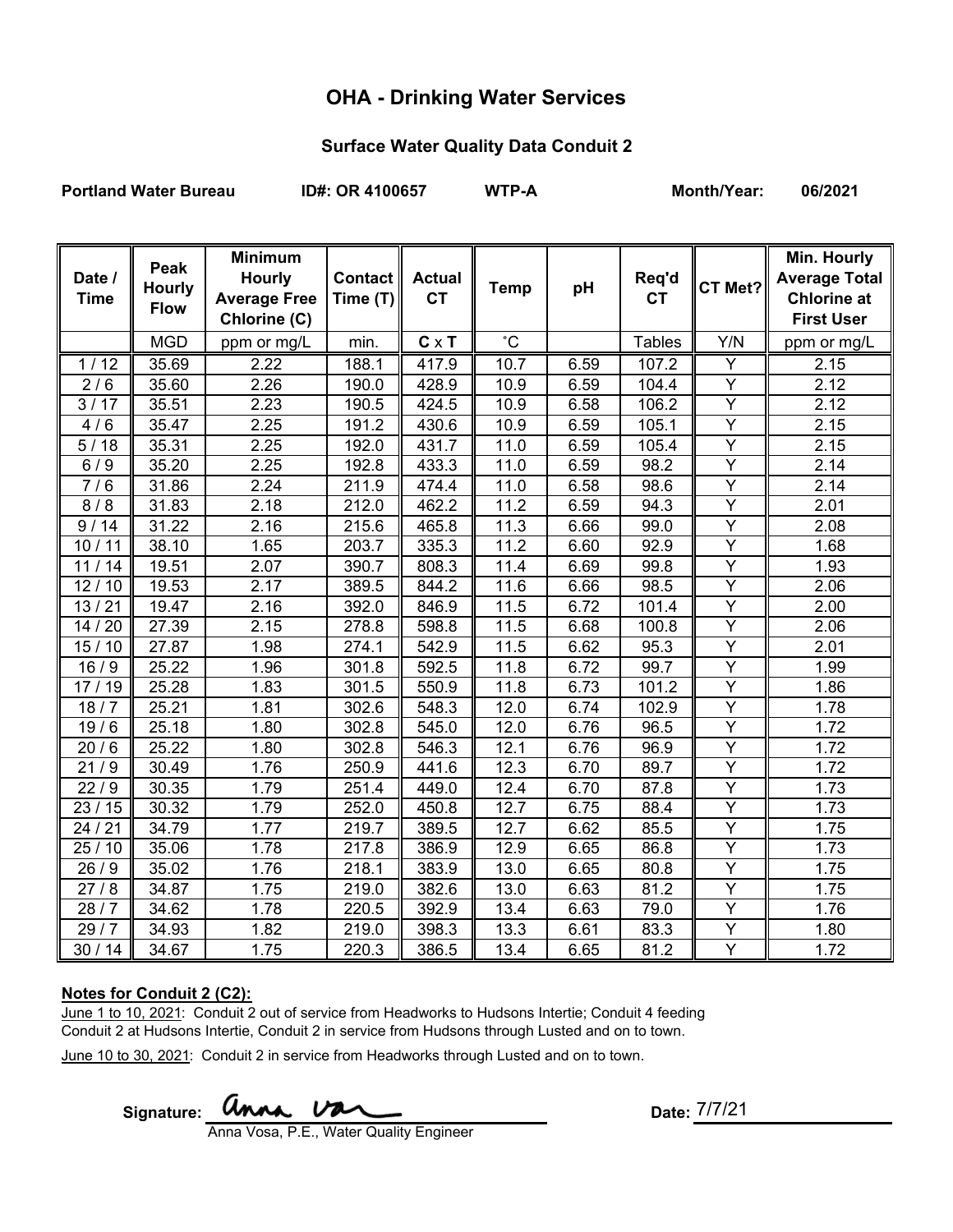# **OHA - Drinking Water Services**

### **Surface Water Quality Data Conduit 3**

Portland Water Bureau **ID#: OR 4100657** WTP-A Month/Year: 06/2021

| Date /<br><b>Time</b> | Peak<br><b>Hourly</b><br><b>Flow</b> | <b>Minimum</b><br><b>Hourly</b><br><b>Average Free</b><br>Chlorine (C) | <b>Contact</b><br>Time (T) | <b>Actual</b><br><b>CT</b> | <b>Temp</b>       | рH   | Req'd<br><b>CT</b> | CT Met?        | Min. Hourly<br><b>Average Total</b><br><b>Chlorine at</b><br><b>First User</b> |
|-----------------------|--------------------------------------|------------------------------------------------------------------------|----------------------------|----------------------------|-------------------|------|--------------------|----------------|--------------------------------------------------------------------------------|
|                       | <b>MGD</b>                           | ppm or mg/L                                                            | min.                       | $C \times T$               | $^{\circ}C$       |      | <b>Tables</b>      | Y/N            | ppm or mg/L                                                                    |
| 1/0                   | 53.60                                | 2.17                                                                   | 183.1                      | 397.1                      | 10.7              | 6.57 | 103.4              | Y              | 2.05                                                                           |
| 2/4                   | 52.86                                | 2.20                                                                   | 185.8                      | 408.1                      | 10.9              | 6.61 | 101.5              | $\overline{Y}$ | 2.20                                                                           |
| $\overline{3/1}$      | 46.91                                | 2.16                                                                   | 209.2                      | 451.0                      | 10.9              | 6.59 | 104.9              | $\overline{Y}$ | 2.13                                                                           |
| 4/8                   | 46.79                                | 2.20                                                                   | 209.9                      | 460.8                      | 10.9              | 6.64 | 102.9              | $\overline{Y}$ | 2.12                                                                           |
| 5/11                  | 46.49                                | 2.21                                                                   | 211.3                      | 467.0                      | 11.0              | 6.62 | 109.5              | $\overline{Y}$ | 2.15                                                                           |
| 6/22                  | 35.78                                | 2.20                                                                   | 274.9                      | 603.5                      | 11.0              | 6.64 | 95.8               | Υ              | 2.09                                                                           |
| 7/23                  | 40.03                                | 2.20                                                                   | 245.4                      | 541.0                      | $\overline{1}1.0$ | 6.64 | 103.5              | $\overline{Y}$ | 1.99                                                                           |
| 8/8                   | 40.07                                | 2.15                                                                   | 245.2                      | 527.3                      | 11.2              | 6.64 | 99.2               | $\overline{Y}$ | 1.98                                                                           |
| 9/14                  | 54.56                                | 2.18                                                                   | 179.7                      | 391.8                      | 11.3              | 6.72 | 100.2              | Y              | 2.23                                                                           |
| 10/9                  | 54.20                                | 2.12                                                                   | 181.3                      | 385.1                      | 11.2              | 6.68 | 102.5              | Y              | 2.12                                                                           |
| 11/10                 | 33.12                                | 2.22                                                                   | 296.2                      | 657.0                      | 11.4              | 6.64 | 102.5              | $\overline{Y}$ | 2.13                                                                           |
| 12/10                 | $\overline{27.72}$                   | 2.19                                                                   | 353.7                      | 775.3                      | 11.6              | 6.62 | 95.5               | Ÿ              | 2.09                                                                           |
| 13/22                 | 27.62                                | 2.20                                                                   | 355.5                      | 782.1                      | 11.5              | 6.72 | 98.8               | $\overline{Y}$ | 2.09                                                                           |
| 14/18                 | 30.23                                | 2.13                                                                   | 324.9                      | 693.3                      | 11.5              | 6.73 | 103.6              | $\overline{Y}$ | 2.12                                                                           |
| 15/10                 | 30.66                                | 1.99                                                                   | 320.1                      | 636.1                      | 11.5              | 6.66 | 96.3               | Y              | 1.95                                                                           |
| 16/16                 | 38.80                                | 1.99                                                                   | 252.8                      | 502.7                      | 11.8              | 6.77 | 99.1               | $\overline{Y}$ | 1.93                                                                           |
| 17/19                 | 45.05                                | 1.84                                                                   | 217.7                      | 401.0                      | 11.8              | 6.77 | 102.0              | $\overline{Y}$ | 1.81                                                                           |
| 18/2                  | 44.90                                | 1.82                                                                   | 218.6                      | 398.0                      | 12.0              | 6.80 | 104.6              | $\overline{Y}$ | 1.41                                                                           |
| 19/21                 | 44.86                                | 1.83                                                                   | 218.8                      | 400.4                      | 12.0              | 6.83 | 90.9               | $\overline{Y}$ | 1.79                                                                           |
| 20/5                  | 44.86                                | 1.82                                                                   | 218.8                      | 397.9                      | 12.1              | 6.82 | 98.0               | $\overline{Y}$ | 1.77                                                                           |
| $\frac{1}{21}$ /9     | 44.84                                | 1.77                                                                   | 218.8                      | 388.2                      | 12.3              | 6.68 | 88.1               | Ÿ              | 1.72                                                                           |
| 22/16                 | 44.67                                | 1.81                                                                   | 219.4                      | 396.3                      | 12.4              | 6.71 | 94.9               | $\overline{Y}$ | 1.73                                                                           |
| 23/23                 | 48.27                                | 1.78                                                                   | 202.7                      | 360.1                      | 12.7              | 6.64 | 86.4               | $\overline{Y}$ | 1.75                                                                           |
| 24/13                 | 49.75                                | 1.79                                                                   | 197.1                      | 352.0                      | 12.7              | 6.75 | 88.5               | $\overline{Y}$ | 1.75                                                                           |
| 25/10                 | 49.50                                | 1.79                                                                   | 198.2                      | 354.4                      | 12.9              | 6.68 | 87.0               | $\overline{Y}$ | 1.75                                                                           |
| 26/9                  | 49.45                                | 1.74                                                                   | 198.3                      | 345.5                      | 13.0              | 6.65 | 81.8               | $\overline{Y}$ | 1.72                                                                           |
| 27/23                 | 46.91                                | 1.74                                                                   | 208.9                      | 363.8                      | 13.0              | 6.53 | 78.5               | $\overline{Y}$ | 1.70                                                                           |
| 28/8                  | 59.21                                | 1.78                                                                   | 165.5                      | 295.1                      | 13.4              | 6.67 | 80.1               | $\overline{Y}$ | 1.75                                                                           |
| 29/7                  | 59.74                                | 1.81                                                                   | 164.4                      | 297.6                      | 13.3              | 6.61 | 83.8               | Y              | 1.77                                                                           |
| 30/14                 | 43.16                                | 1.79                                                                   | 227.1                      | 405.8                      | 13.4              | 6.65 | 79.3               | Y              | 1.76                                                                           |

#### **Notes for Conduit 3 (C3):**

June 1 to 30, 2021: Conduit 3 in service from Headworks through Lusted and on to town.

Signature: **UMMA VALL** 

Date: 7/7/21

Anna Vosa, P.E., Water Quality Engineer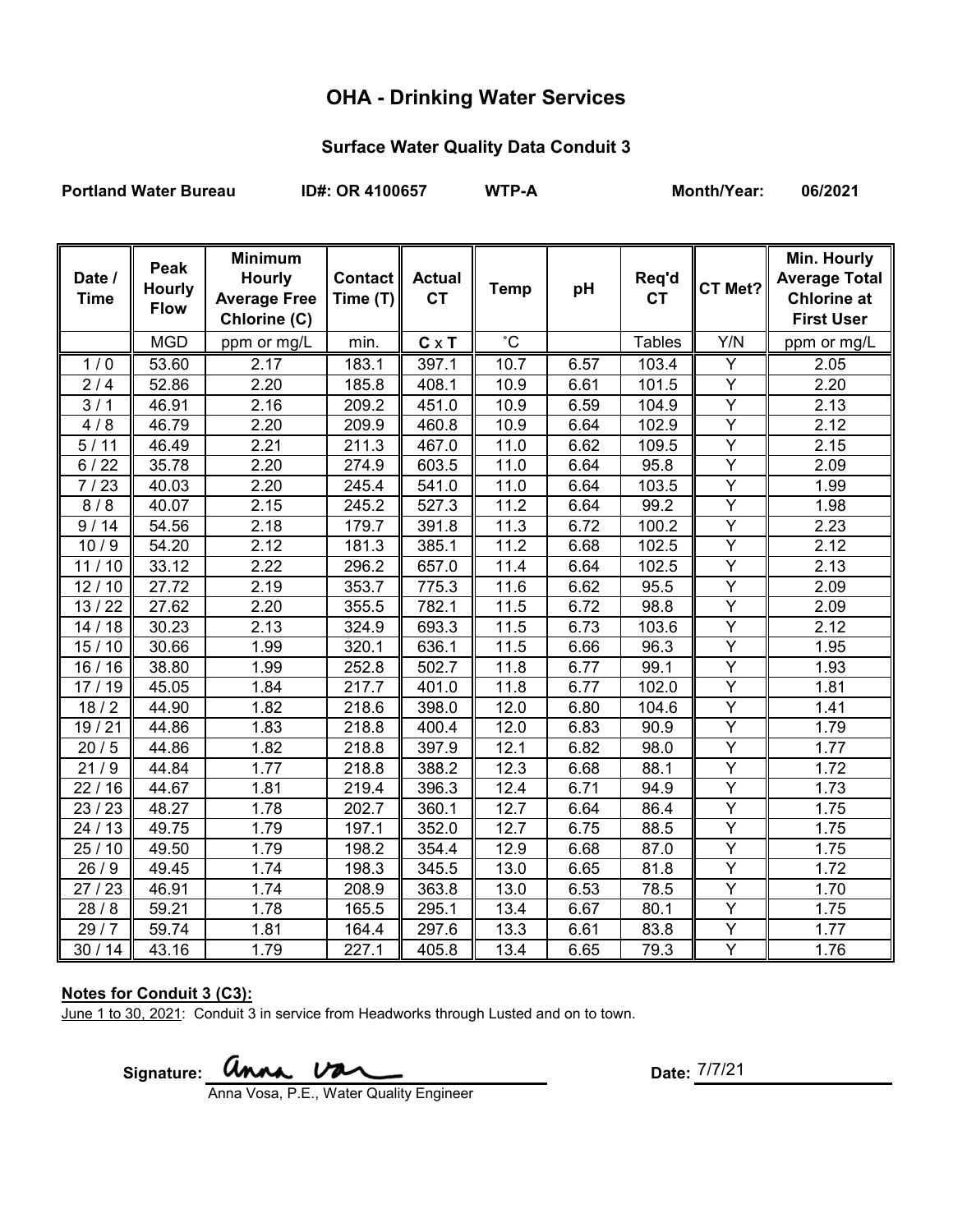# **OHA - Drinking Water Services**

### **Surface Water Quality Data Conduit 4**

Portland Water Bureau **ID#: OR 4100657** WTP-A Month/Year: 06/2021

| Date /<br><b>Time</b> | Peak<br><b>Hourly</b><br><b>Flow</b> | <b>Minimum</b><br><b>Hourly</b><br><b>Average Free</b><br>Chlorine (C) | <b>Contact</b><br>Time (T) | <b>Actual</b><br><b>CT</b> | <b>Temp</b>  | pH   | Req'd<br><b>CT</b> | CT Met?                 | <b>Min. Hourly</b><br><b>Average Total</b><br><b>Chlorine at</b><br><b>First User</b> |
|-----------------------|--------------------------------------|------------------------------------------------------------------------|----------------------------|----------------------------|--------------|------|--------------------|-------------------------|---------------------------------------------------------------------------------------|
|                       | <b>MGD</b>                           | ppm or mg/L                                                            | min.                       | $C \times T$               | $^{\circ}$ C |      | <b>Tables</b>      | Y/N                     | ppm or mg/L                                                                           |
| 1/11                  | 35.02                                | 2.19                                                                   | 227.8                      | 499.5                      | 10.7         | 6.55 | 100.9              | Y                       | 2.09                                                                                  |
| 2/7                   | 34.91                                | 2.23                                                                   | 229.9                      | 513.1                      | 10.9         | 6.56 | 105.1              | $\overline{\mathsf{Y}}$ | 2.07                                                                                  |
| 3/17                  | 34.84                                | 2.20                                                                   | 230.5                      | 506.5                      | 10.9         | 6.55 | 100.5              | $\overline{Y}$          | 2.09                                                                                  |
| 4/6                   | 34.86                                | 2.21                                                                   | 231.0                      | 511.6                      | 10.9         | 6.56 | 106.5              | Ÿ                       | 2.07                                                                                  |
| 5/18                  | 34.67                                | 2.21                                                                   | 232.1                      | 512.4                      | 11.0         | 6.56 | 107.0              | $\overline{Y}$          | 2.08                                                                                  |
| 6/14                  | 34.54                                | 2.21                                                                   | 233.0                      | 514.3                      | 11.0         | 6.56 | 100.1              | Υ                       | 2.09                                                                                  |
| 7/19                  | 31.65                                | 2.22                                                                   | 255.0                      | 565.2                      | 11.0         | 6.57 | 99.5               | Ÿ                       | 2.14                                                                                  |
| 8/8                   | 31.71                                | 2.14                                                                   | 254.9                      | 544.6                      | 11.2         | 6.56 | 96.9               | $\overline{Y}$          | 2.04                                                                                  |
| 9/14                  | 31.00                                | 2.13                                                                   | 259.6                      | 553.8                      | 11.3         | 6.61 | 99.0               | Ÿ                       | 2.03                                                                                  |
| 10/16                 | 59.95                                | 2.16                                                                   | 206.2                      | 446.2                      | 11.2         | 6.63 | 97.9               | $\overline{Y}$          | 1.92                                                                                  |
| 11/14                 | 51.89                                | 2.18                                                                   | 244.7                      | 533.0                      | 11.4         | 6.61 | 95.8               | Y                       | 2.15                                                                                  |
| 12/10                 | 51.78                                | 2.17                                                                   | 245.1                      | 532.7                      | 11.6         | 6.57 | 94.1               | $\overline{Y}$          | 2.08                                                                                  |
| 13/23                 | 45.32                                | 2.18                                                                   | 280.5                      | 611.3                      | 11.5         | 6.65 | 97.6               | $\overline{Y}$          | 2.11                                                                                  |
| 14/17                 | 49.84                                | 2.08                                                                   | 254.9                      | 530.5                      | 11.5         | 6.66 | 97.9               | $\overline{Y}$          | 2.00                                                                                  |
| 15/9                  | 45.31                                | 2.00                                                                   | 281.1                      | 561.7                      | 11.5         | 6.58 | 92.4               | $\overline{Y}$          | 1.99                                                                                  |
| 16/2                  | 37.38                                | 1.99                                                                   | 340.3                      | 678.0                      | 11.8         | 6.69 | 97.0               | Υ                       | 1.97                                                                                  |
| 17/20                 | 42.07                                | 1.81                                                                   | 301.7                      | 547.4                      | 11.8         | 6.68 | 100.5              | Υ                       | 1.78                                                                                  |
| 18/15                 | 48.29                                | 1.82                                                                   | 263.2                      | 479.5                      | 12.0         | 6.74 | 101.9              | Y                       | 1.49                                                                                  |
| 19/21                 | 48.29                                | 1.84                                                                   | 263.3                      | 484.5                      | 12.0         | 6.73 | 84.9               | Y                       | 1.78                                                                                  |
| 20/4                  | 48.33                                | 1.82                                                                   | 263.2                      | 477.9                      | 12.1         | 6.72 | 94.6               | $\overline{\mathsf{Y}}$ | 1.75                                                                                  |
| 21/9                  | 48.26                                | 1.80                                                                   | 263.2                      | 475.0                      | 12.3         | 6.69 | 94.2               | Y                       | 1.71                                                                                  |
| 22/2                  | 48.02                                | 1.82                                                                   | 264.3                      | 480.7                      | 12.4         | 6.64 | 91.7               | Y                       | 1.73                                                                                  |
| 23/6                  | 48.08                                | 1.79                                                                   | 264.4                      | 472.5                      | 12.7         | 6.71 | 87.4               | $\overline{Y}$          | 1.73                                                                                  |
| 24/8                  | 53.23                                | 1.80                                                                   | 237.7                      | 428.0                      | 12.7         | 6.69 | 94.7               | $\overline{Y}$          | 1.73                                                                                  |
| 25/21                 | 57.22                                | 1.80                                                                   | 221.7                      | 398.5                      | 12.9         | 6.61 | 83.5               | $\overline{Y}$          | 1.73                                                                                  |
| 26/10                 | 57.44                                | 1.78                                                                   | 220.2                      | 391.4                      | 13.0         | 6.64 | 79.5               | Υ                       | 1.74                                                                                  |
| 27/8                  | 57.34                                | 1.78                                                                   | 221.2                      | 393.7                      | 13.0         | 6.63 | 79.1               | Y                       | 1.77                                                                                  |
| 28/7                  | 57.05                                | 1.80                                                                   | 222.4                      | 401.2                      | 13.4         | 6.62 | 84.3               | $\overline{Y}$          | 1.78                                                                                  |
| 29/7                  | 57.40                                | 1.85                                                                   | 220.9                      | 407.6                      | 13.3         | 6.61 | 81.5               | Y                       | 1.83                                                                                  |
| $\frac{1}{30}$ / 9    | 57.05                                | 1.80                                                                   | 222.4                      | 401.3                      | 13.4         | 6.62 | 84.3               | $\overline{Y}$          | 1.80                                                                                  |

## **Notes for Conduit 4 (C4):**

June 1 to 10, 2021: Conduit 4 in service from Hudsons Intertie through Lusted and on to town; Conduit 4 feeding Conduit 2 at Hudsons Intertie.

June 10 to 30, 2021: Conduit 4 in service from Headworks through Lusted and on to town.

Signature: **WIMA.**  $\overline{V}$  Date:

Date: 7/7/21

Anna Vosa, P.E., Water Quality Engineer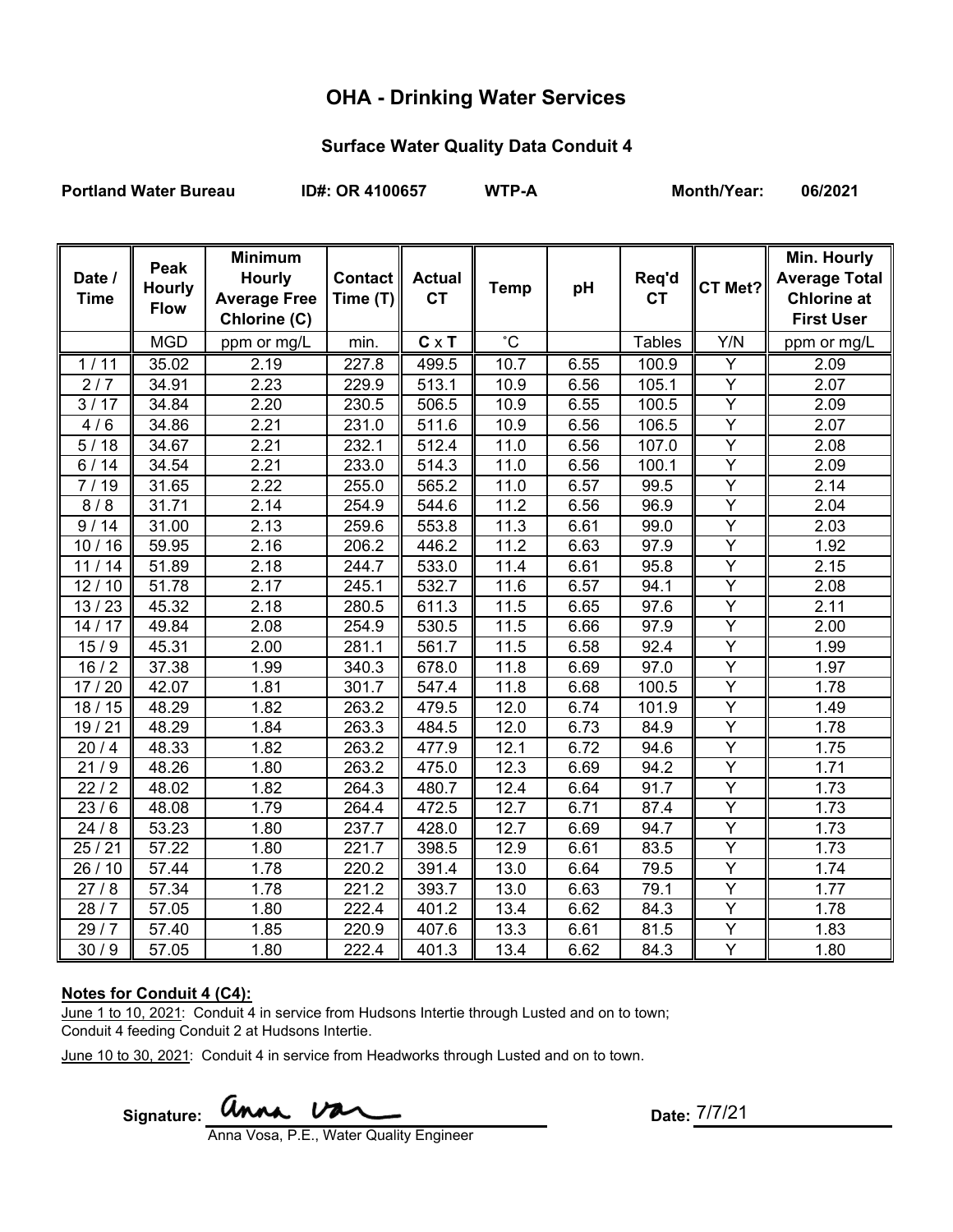# **OHA Drinking Water Services - Raw Coliform Data (Unfiltered)**

## **Portland Water Bureau** ID#: **OR 4100657** Month/Year: **06/2021**

| <b>Date</b> | <b>Fecal Coliform</b><br>(CFU/100mL) | <b>Comments</b> |
|-------------|--------------------------------------|-----------------|
| 6/1/2021    | $<$ 1                                |                 |
| 6/2/2021    | < 1                                  |                 |
| 6/3/2021    | < 1                                  |                 |
| 6/4/2021    | < 1                                  |                 |
| 6/5/2021    | < 1                                  |                 |
| 6/6/2021    | $\overline{2}$                       |                 |
| 6/7/2021    | $\leq$ 1                             |                 |
| 6/8/2021    | < 1                                  |                 |
| 6/9/2021    | $\mathbf{1}$                         |                 |
| 6/10/2021   | < 1                                  |                 |
| 6/11/2021   | < 1                                  |                 |
| 6/12/2021   | $1$                                  |                 |
| 6/13/2021   | $1$                                  |                 |
| 6/14/2021   | < 1                                  |                 |
| 6/15/2021   | $\mathbf{1}$                         |                 |
| 6/16/2021   | < 1                                  |                 |
| 6/17/2021   | $1$                                  |                 |
| 6/18/2021   | < 1                                  |                 |
| 6/19/2021   | < 1                                  |                 |
| 6/20/2021   | < 1                                  |                 |
| 6/21/2021   | $\mathbf{1}$                         |                 |
| 6/22/2021   | $\leq$ 1                             |                 |
| 6/23/2021   | $\mathbf{1}$                         |                 |
| 6/24/2021   | $\mathbf{1}$                         |                 |
| 6/25/2021   | < 1                                  |                 |
| 6/26/2021   | < 1                                  |                 |
| 6/27/2021   | < 1                                  |                 |
| 6/28/2021   | $\mathbf{1}$                         |                 |
| 6/29/2021   | $<$ 1                                |                 |
| 6/30/2021   | < 1                                  |                 |

Note: Fecal Coliform sampled at active Headworks Raw Water Intake (either 2P or 2PIS)

#### **Six Month Summary:**

| # of Samples For Fecal Coliform: | 178  |
|----------------------------------|------|
| # of Samples $> 20$ CFU/100mL:   |      |
| Percent:                         | በ በ% |